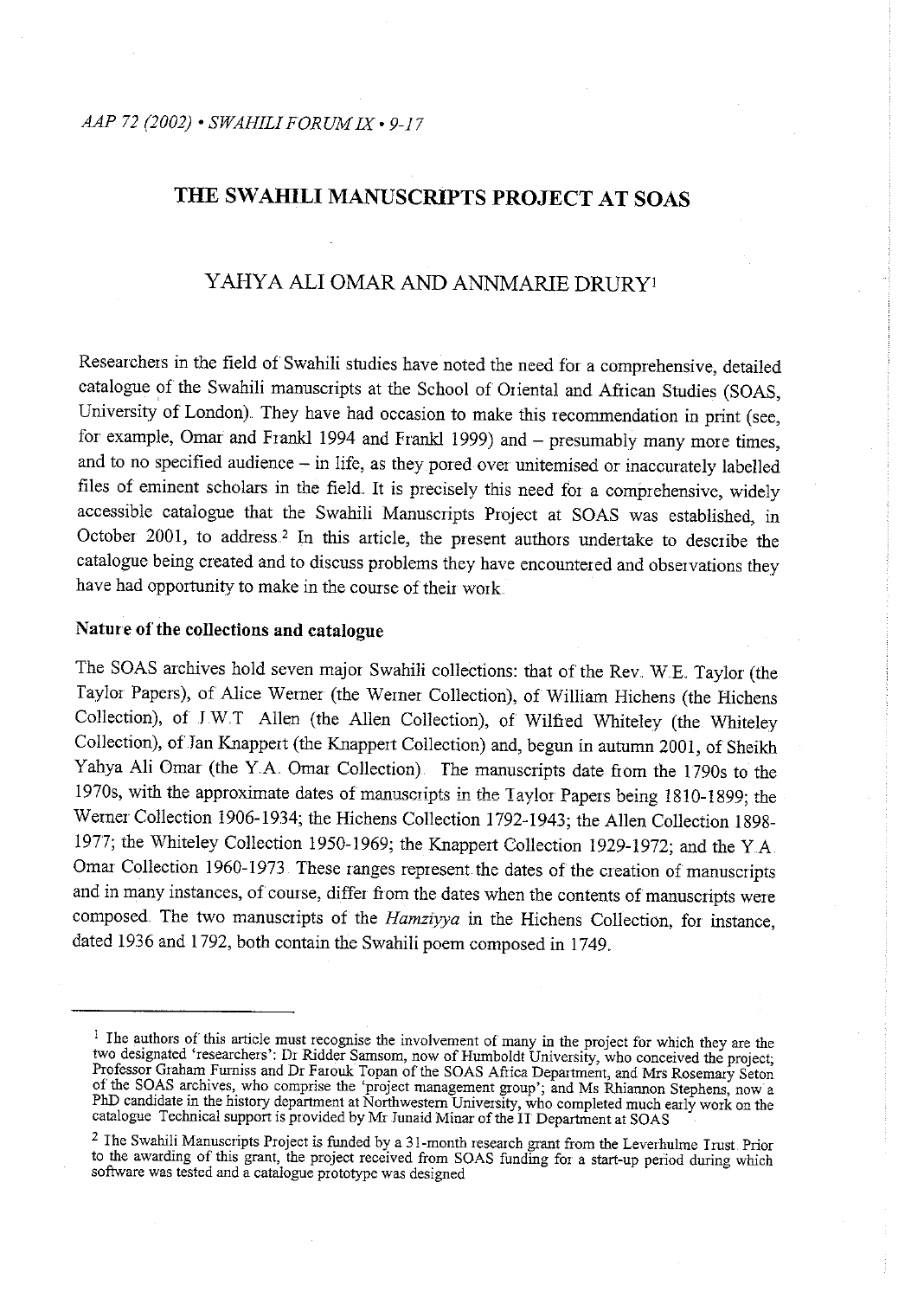## 10 *YAHYA ALl OMAR* & *ANNMARIE DRURY*

To make details of the Swahili manuscripts, the vast majority of which originated in regions that now comprise Kenya and Tanzania, available to a large international audience of scholars, the project team is publishing the catalogue on the internet Accompanying the web version of the catalogue will be manuscript images and recordings of Yahya Ali Omar reciting selected materials. The project will also produce a printed volume. In creating the catalogue, the researchers' primary aim is to develop content descriptions that will assist users firstly in understanding abstruse or challenging material, particularly poems; and secondly in distinguishing, even fiom afar, the various extant versions of a single poem, such as the *Utenzi wa Barasisi* (at least five versions in the SOAS collections alone) or the *Utenzi wa Mikdadi* (at least two versions). In this sense, the researchers intend to move a stage beyond a catalogue such as LW.T. Alien's of the manuscripts at the University of Dar es Salaam (1970) by presenting substantial content descriptions while maintaining scrupulous attention to other details. The physical traits of manuscripts, such as size and type of paper, ink colour and the use of illumination in scribing, are not emphasised to the degree that they are, for example, in Adam Gacek's *Catalogue of the Arabic Manuscripts in the Library of the School of Oriental and African Studies, Univer:sity of London* (1981}. In all instances the attempt is made to privilege content, with content descriptions based upon the expertise of the lead researcher, Yahya Ali Omar.

The functional basis of the catalogue is of course a database, in this instance a hierarchical database comprised of three levels: 'collection,' 'file' and 'item.' Eight entries at the collection level correspond to the seven named collections and a miscellaneous collection. At the file level, entries correspond to the numbered and titled files listed in the archives accessions register . Many files, while physically comprising a single folder or notebook, contain a number of separate and distinct writings, and the item level was established to treat these writings individually. Thus, for example, manuscript 3 80066, entered in the accessions register as the *Utenzi wa Muhammad Kijumwa Kumuusia Mwanawe Helewa,* in fact contains three complete poems (the *utenzi* and two *mashairi* from Lamu) and one poetic fiagment (opening stanzas of the *Utenzi wa Ndiwa na Kozi).* In the many instances like this, each poem within a file is assigned its own item number (380066a, 380066b and so forth) and catalogued as a separate entity; the title of the file is also changed to better reflect the contents.

At each of its three levels, the catalogue is comprised of 'fields' that represent the subjects for which data is presented. The researchers used the standards of the International Council on Archives (ISAD (G), second edition) as a basis for the selection of fields.<sup>3</sup> They made alterations and additions, however, to reflect exigencies of the material and the anticipated interests of users. The result is a slightly specialised catalogue, with specialisation being evident at the most specific level of 'item.' Thus while the fields at the collection level

<sup>&</sup>lt;sup>3</sup> The standards (1999) may be accessed from the internet at http://www.ica.org/eng/mb/com/cds/ descriptivestandards.html. See bibliography for details of the print version (2000)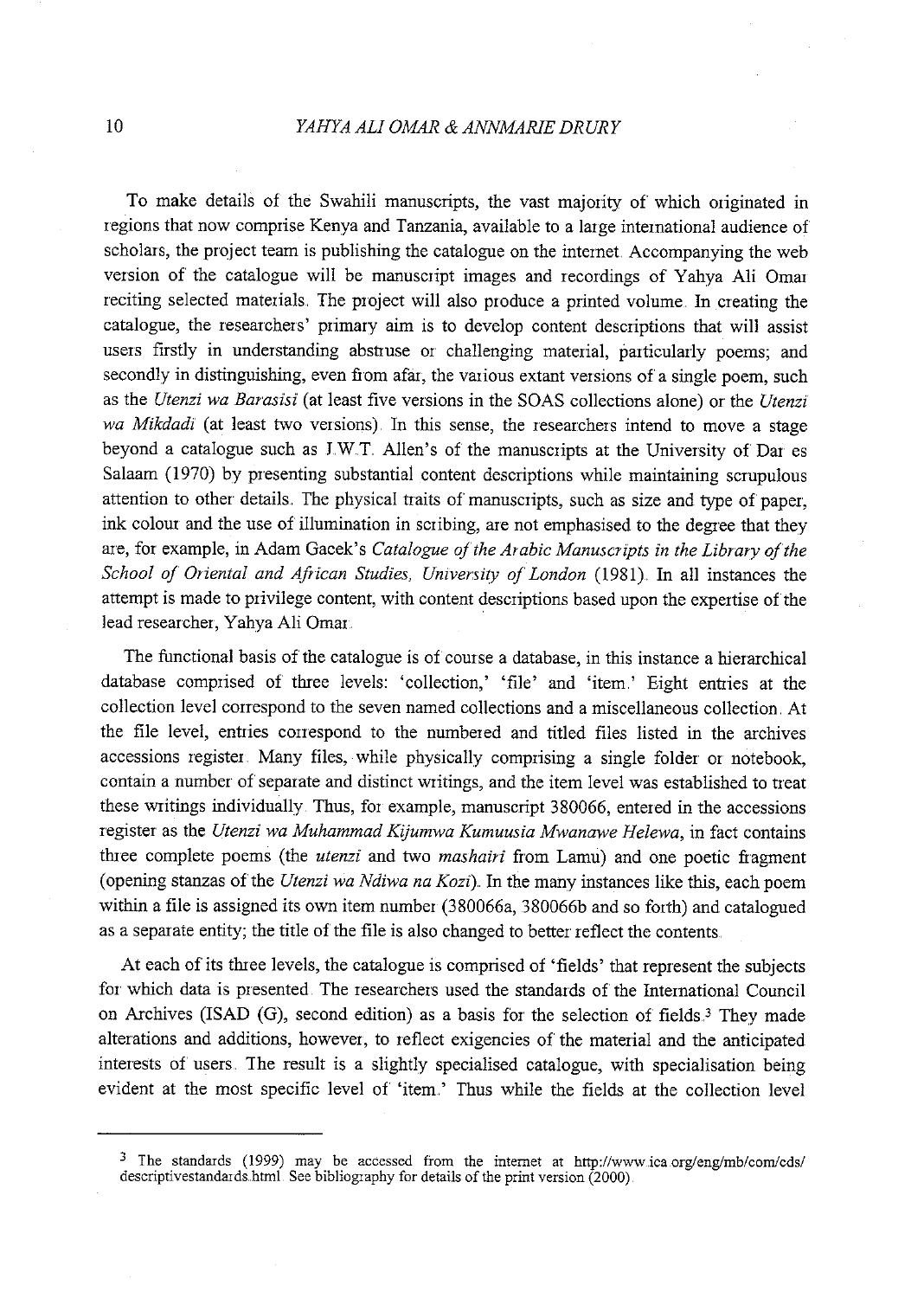(comprising 'title of collection,' 'collection reference,' 'dates,' 'relevant publications,' 'biographical information' and 'notes') and at the file level (including 'title of file,' 'file reference,' 'content,' 'source of acquisition by SOAS' and 'notes') are quite usual, the item level contains 'relevant dialects' and 'scribe' fields that deviate from general archival usage. Both in number and nature, the fields at item level reflect the aim of describing aspects of the manuscripts in which users are expected to have the greatest interest In addition to the fields identifying an item by title and by the file and collection to which it belongs, and to the 'scribe' and 'relevant dialects' fields mentioned above, the item level contains the following: 'first lines of manuscript'; 'author(s)'; 'scribe'; 'AD date'; 'AD date of composition'; 'AH date'; 'AH date of composition'; 'extent,' meaning length or size; 'resource type,' of which more below; 'poetic form,' also discussed below; 'format,' whether handwritten, typed or a combination of the two; 'language,' whether Swahili, English or another; 'script,' whether Roman or Arabic; 'subject and keywords,' with keywords taken from the *UNESCO Thesaurus;*4 'people' and 'places,' to allow search by proper nouns relevant to Swahili studies; 'biographical history'; 'archival history'; 'physical characteristics'; 'existence/location of copies'; 'relevant publications'; 'notes'; and 'scope and content.' References to facsimiles and digital recordings are also included.

In planning the catalogue at item level, the authors devoted special attention to the 'resource type' and 'poetic form' fields, because these relate to the classification of literary genres in Swahili For the sake of indexing and consistency, a limited list of possible inputs was designed for these fields. Creating that list involved two objectives: to be specific while also allowing for variation among the manuscripts; and to conform both to the nature of the manuscripts and to the natural expectations of researchers in the field .. Because scholars have proposed a variety of systems for classifying poetic form in Swahili, the authors decided that the catalogue would profit from consultation in this area.

Thus the manuscripts project invited Abdilatif Abdalla of the University of Leipzig and <sup>S</sup>AK. Mlacha of the Institute for Kiswahili Research at the University of Dar es Salaam to SOAS to discuss questions of genre and poetic form During two days of consultation, participants referred to writings on prosody by Ibrahim Noor Shariff (1988), Al-Amin bin Ali Al-Mazrui (nd), K. Amri Abedi (1954) and William Hichens and Mbarak Ali Hinawy (1963). They also examined examples of manuscripts from the SOAS collection and discussed the structure of the database. In conclusion, they agreed that the categories for 'resource type' should be 'letter,' 'poem,' 'essay,' 'notes,' 'story,' 'song,' 'maulid,' 'Qur'anic translation/exegesis' and 'various'; and that the categories for 'poetic form' (applicable only if the 'resource type' is 'poem') should be 'utenzi,' 'utumbuizo,' 'shairi,' 'shairi: takhmis,' 'shairi: wimbo' and 'various.' The classifications of maulid and Qur'anic translation/exegesis

<sup>&</sup>lt;sup>4</sup> The authors have used the web version available at http://www.ulcc.ac.uk/unesco/. A reference for the print version (1995) appears in the bibliography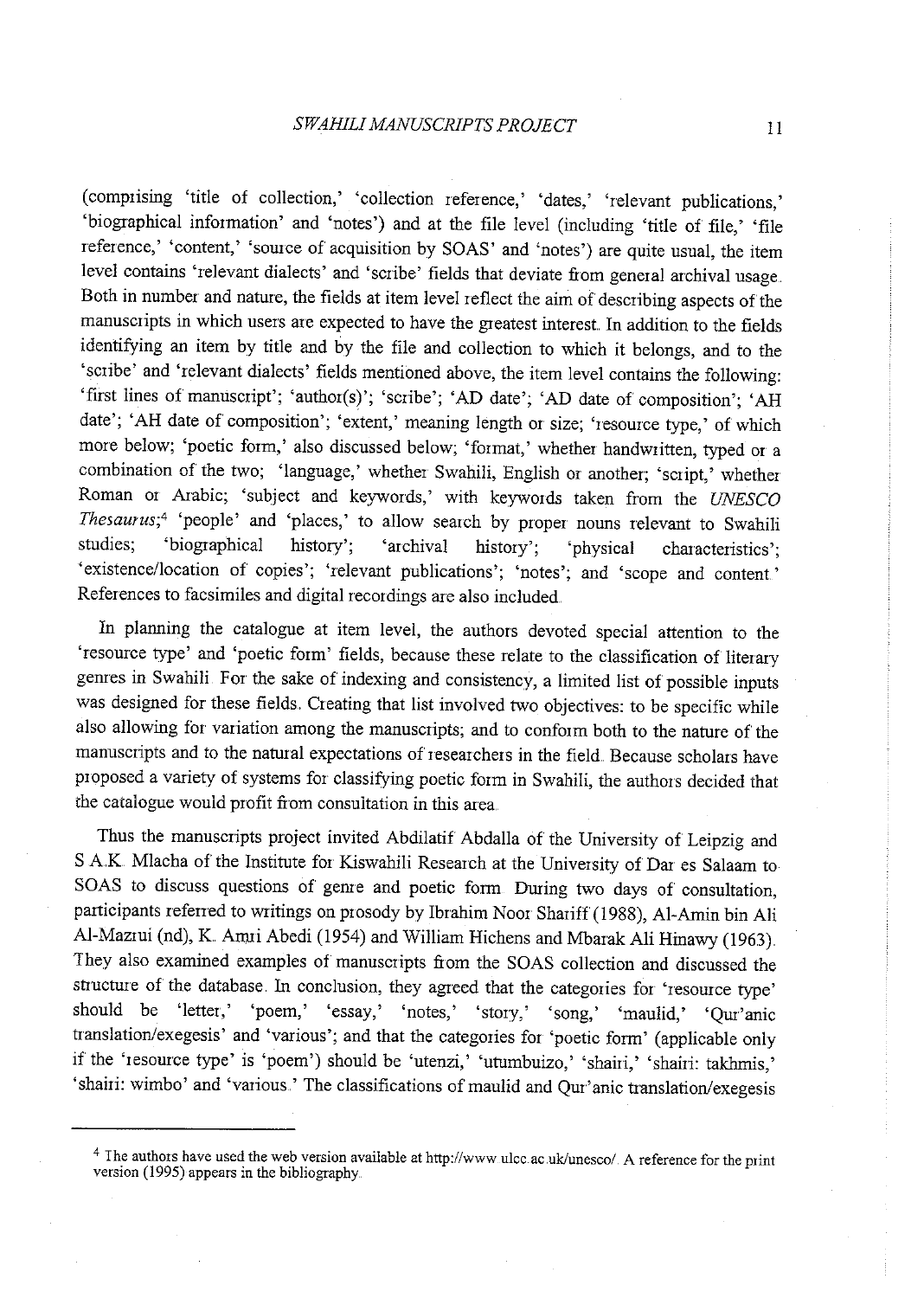reflect the existence of a significant number of such manuscripts in the SOAS collections. Some complications surrounded the use of 'song' and 'wimbo' categories. In general, it was decided that 'song' in 'resource type' should be used for materials other than three-line *nyimbo-* such as the songs of children at play, songs associated with marriage festivities, or a lullaby. The classification 'shairi: wimbo' should be used for materials that exhibit the 'wimbo' form as described by Shariff (1988) or Mazrui (nd). Ultimately  $-$  as the above classifications suggest - it was agreed that *nyimbo* and *takhmis* should be viewed as types of *shairi,* although some participants had enduring reservations about this idea. The classifications remain flexible and may of course be modified during the process of cataloguing.

### **Observations and comments**

In terms of dialect, the Swahili of some manuscripts eludes simple classification, and for other manuscripts (notes by Mbarak Ali Hinawy, for instance, or an essay that won a prize from the East African Swahili Committee) such classification does not seem relevant But with certain materials, especially with poems that consistently exhibit the characteristics of <sup>a</sup> single dialect, identification is valuable. Hence the question arises as to how to distinguish dialects from one another. For scholars who have conducted specialised study in this area, the task is relatively easy. But researchers who have not, particularly researchers who are primarily familiar· with the Swahili of Zanzibar or mainland I anzania, may find making such an identification difficult In the course of their work, the present authors have noted a few limited but simple means of addressing such questions ..

Most traditional *tenzi* and many other traditional poems will have been composed originally in a northern dialect (i e.. Kiamu, Kisiu or Kitikuu, the latter also known as Kigunya), and these dialects can generally be distinguished from southern forms through vocabulary and spelling. The use of 'y' instead of 'j,' for example, signals a northern dialect (yana instead of jana, yuzi instead of juzi), although words that have entered Swahili directly from Arabic, such as *jini*, may retain 'j.' Differences between northern and southern vocabularies are similarly easy to recognise; they include variations such as *jepa* for the southern *iba; taba* for the southern *igiza; limatia* for the southern *chelewa; nena* for the southern *sema*; and *mayowe* for the southern *kelele*. Another clue is provided by northern forms such as *mbee* and *nyee* for the southern *mbele* and *nywele.* 

Yet while recognising a dialect as northern is fairly simple, distinguishing among the northern dialects often presents greater difficulties. One notable distinction between Kiamu and the other two, more northerly dialects lies in Kiamu's use of 'zi' - and Kisiu's and Kigunya's use of 'dhi' - where southern forms would have 'vi.' A feature that distinguishes Kitikuu from Kisiu and Kiamu is the occurrence of a dental nasal 'n'  $(n)$  where other dialects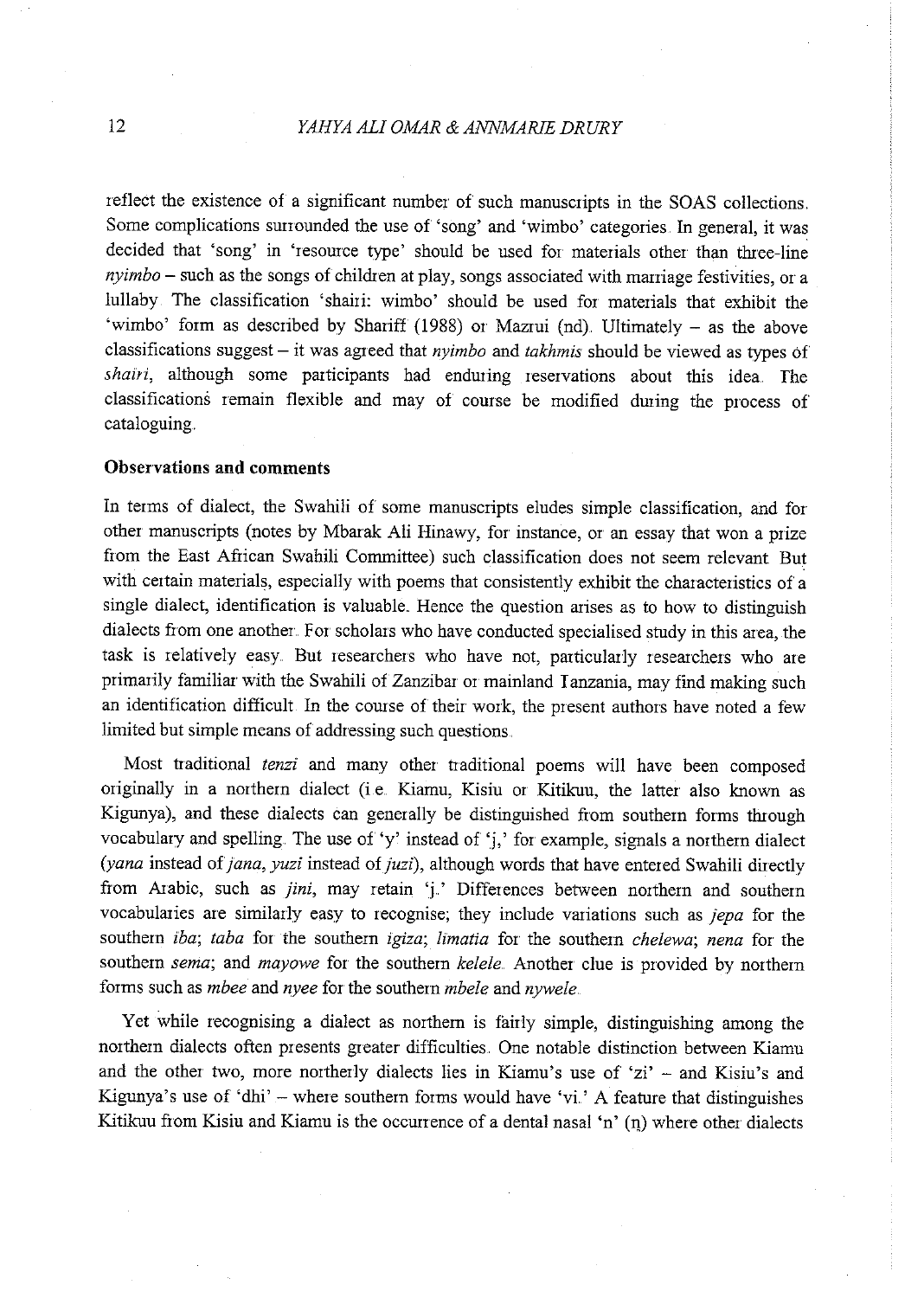would have 'ny'; *nyama* and *nyuni*, for example, become *nama* and *noni*<sup>5</sup> Another distinguishing feature of Kitikuu lies in the words for 'mother' and 'father' In Kisiu the southern *babangu, babako* and *babake* appear as *mbangu, mbako* and *mbake;* and *mamangu, mamako* and *mamake* similarly appear as *mmangu, mmako* and *mmake ..* In Kitikuu, however, *babe, showe* and *ishe* signify *babangu, babako* and *babake* respectively; and *mame, nyawe*  and *inya* signify *mamangu, mamako* and *mamake* These words – although they appear in a limited number of manuscripts  $-$  do constitute, when present, a reliable indicator that Kitikuu is in use.. For example, in one song among a collection of *kimai,* songs from fishing communities on the north Kenyan coast, the following lines occur:

**Babe** *sala na* **mame** *sala, nami mwanavao tangiya sa/ani*  **Babe** *dhicha, na* **mame** *dhicha, nami mwanavao tangiya dhichani* 

Even without knowing the context of these lines, a reader can identify them as Kitikuu; in more 'standard,' southern Swahili they might be rendered:

*Babangu swala na mamangu swala, na mimi mtoto wao nitaingia katika swala Babangu vita na mamangu vita, na mimi mtoto wao nitaingia vitani* 

Another song begins:

*Ho* mame *unambzdhie ka/ale, kenda kala/a ngomani Asubuhi kiamuka, ha mai yatele nyangwani<sup>6</sup>*

This is another example of Kitikuu; rendered in a more southern form the lines would be:

*Huyo mamangu amenambia kalale, nikenda kulala ngomani Asubuhz nilipoamka, haya maji yako te/e nyangwani* 

The question of dialect of course becomes complicated when material has a long history of oral transmission Many manuscripts, particularly those of *tenzi,* in the SOAS collection exhibit northern and southern forms simultaneously. This would seem to be evidence of their movement from north to south, and perhaps of the proclivities of various scribes.. One manuscript of the *Utenzi wa Abdirahamani*<sup>7</sup> for example, exhibits northern verb forms like *saa* and *poka* (for the southern *salia* and *pokonya)* 'Dh' also appears in place of 'z' in most instances: another northern characteristic. But conversely, the southern 'j' generally appears

<sup>&</sup>lt;sup>5</sup> For further description of dialects of the north Kenya coast, see Nurse (1982). The authors thank Michael Mann for this reference and for his advice on this linguistic point.

<sup>&</sup>lt;sup>6</sup> This and the preceding extract are found in MS 380059, scribed in Arabic script by Yahya Ali Omar c. 1967 For transliterations, translations and discussions of many of the *kimai* in this manuscript, see Yahya Omar and Kevin Donnelly (1982). Italics have been added by the present authors.

<sup>&</sup>lt;sup>7</sup> MS 255733a, scribed in Roman script by an anonymous scribe and dated 1956. Authorship of this popular traditional poem is attributed in a published edition to Hemed Abdallah Said al-Buhry, who is reported to have recollected the *utenzi* from the recitations of his grandfather. See Hemed Abdallah Said al-Buhry (1961), with T W.I Alien's notes on authorship.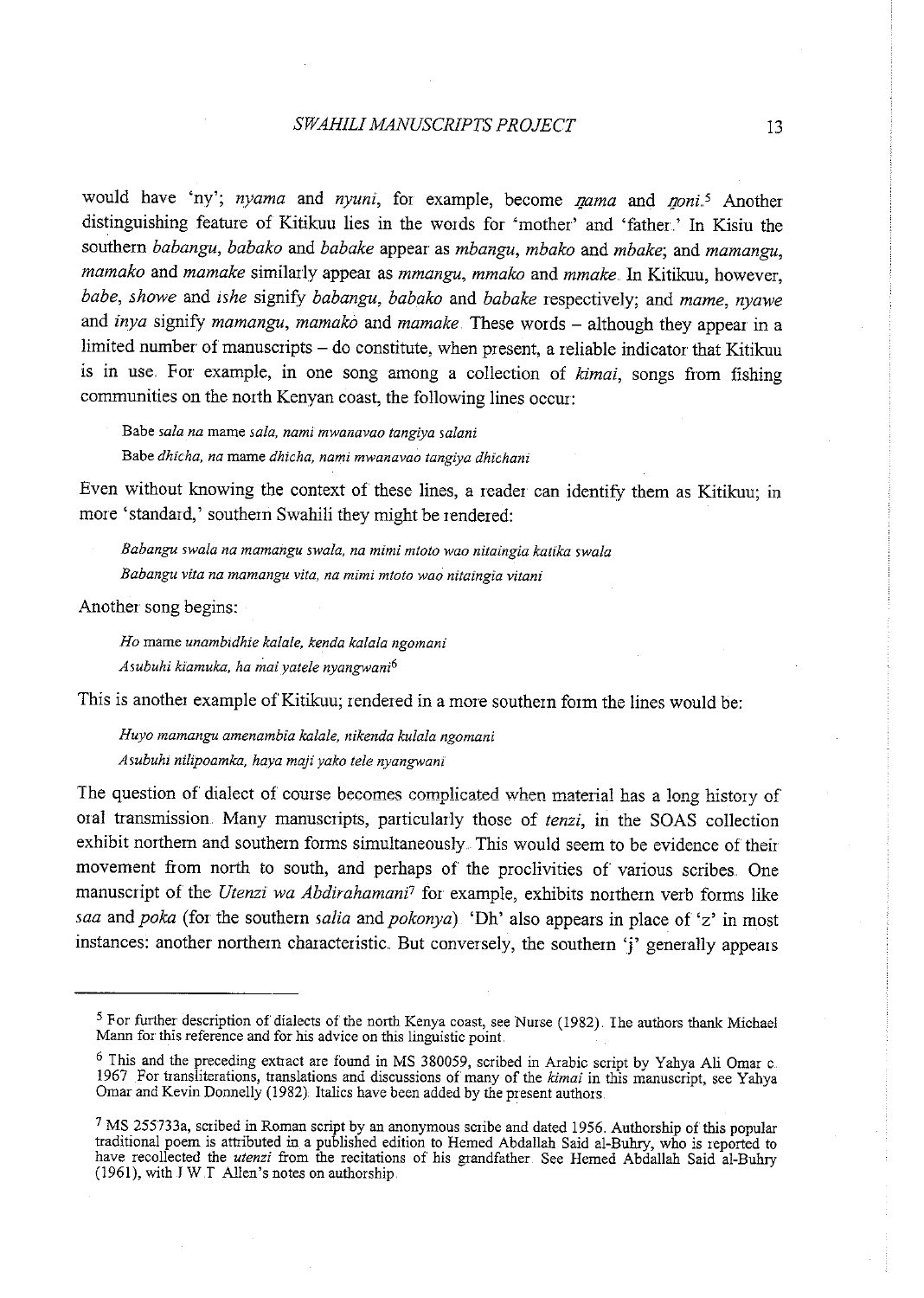### 14 *YAHYA ALl OMAR* & *ANNMARIE DRURY*

where the northern form would be 'd' *(njia* instead of *ndia,* for example), and the scribe uses southern forms like *nchi* (rather than *nti* or *iti)* and *sogea* (instead of *songea).* Within this intriguing mix of dialectical features, we also find the *ha* verb form, an old Mombasa form: *haona*, for example, replaces *nikaona*. Such dialectical variation would seem, based on the authors' observations, to be a feature of *tenzi* manuscripts that is at least as common as, and probably more common than, dialectical consistency.

Another aspect of the manuscripts that deserves mention is the use of the Arabic alphabet. Along the southern (e.g. Kilwa and Unguja) and central (e.g. Mombasa) Swahili coast, the Arabic alphabet was the main vehicle for written Swahili prior to about 1930; on the northern coast it continues to have a predominant role. As other scholars have discussed (Allen 1945) and Angogo 1983, for example), phonological variation between Arabic and Swahili means that the alphabet of the former does not perfectly accommodate the latter .. Writers address this divergence in a variety of ways. Some expand the alphabet to represent Swahili phonemes such as 'eh' or 'p,' either by devising an *ad hoc* system or by adopting one that they have encountered elsewhere: whether in manuscripts, published works or, less formally, in the writings of companions or teachers. Other scribes make do with an unmodified alphabet, leaving to the reader the task of recognising the Swahili words thus represented

Compounding this variation in alphabet is variation in spelling. As J.W.T. Allen observes of Swahili written in the Arabic alphabet, 'there is no established spelling and each writer spells as he pronounces' (Allen 1945: 7). In most instances, a scribe's study of the Arabic alphabet will have been limited to instruction at a *chuo,* where the alphabet is taught solely to enable reading of the Qur'an, not for the purpose of learning the Arabic language *per se*, and not to enable writing in Swahili. We would also suggest that some scribes deliberately use spellings which 'sound' more Arabic, replacing the letter 'siin' with 's{aad,' for example *(s {ilaha* instead of *silaha)* and 'kaaf' with 'qaaf' ( *qitabu* instead of *kitabu)* Many puzzling lines can only be comprehended through facility with the Arabic alphabet and a 'feel' for language and content. Sometimes the process is relatively simple, as with the opening lines of the *Utenzi wa Mwana Kupona,* which are well known among scholars .. For example, familiarity alone would enable easy comprehension of the hemistich below; the direct transliteration is in italics.



*nighimaa waghu binti:* Negema wangu binti 8

<sup>&</sup>lt;sup>8</sup> I his image and the two that follow appear by permission of the Library of the School of Oriental and African Studies, University of London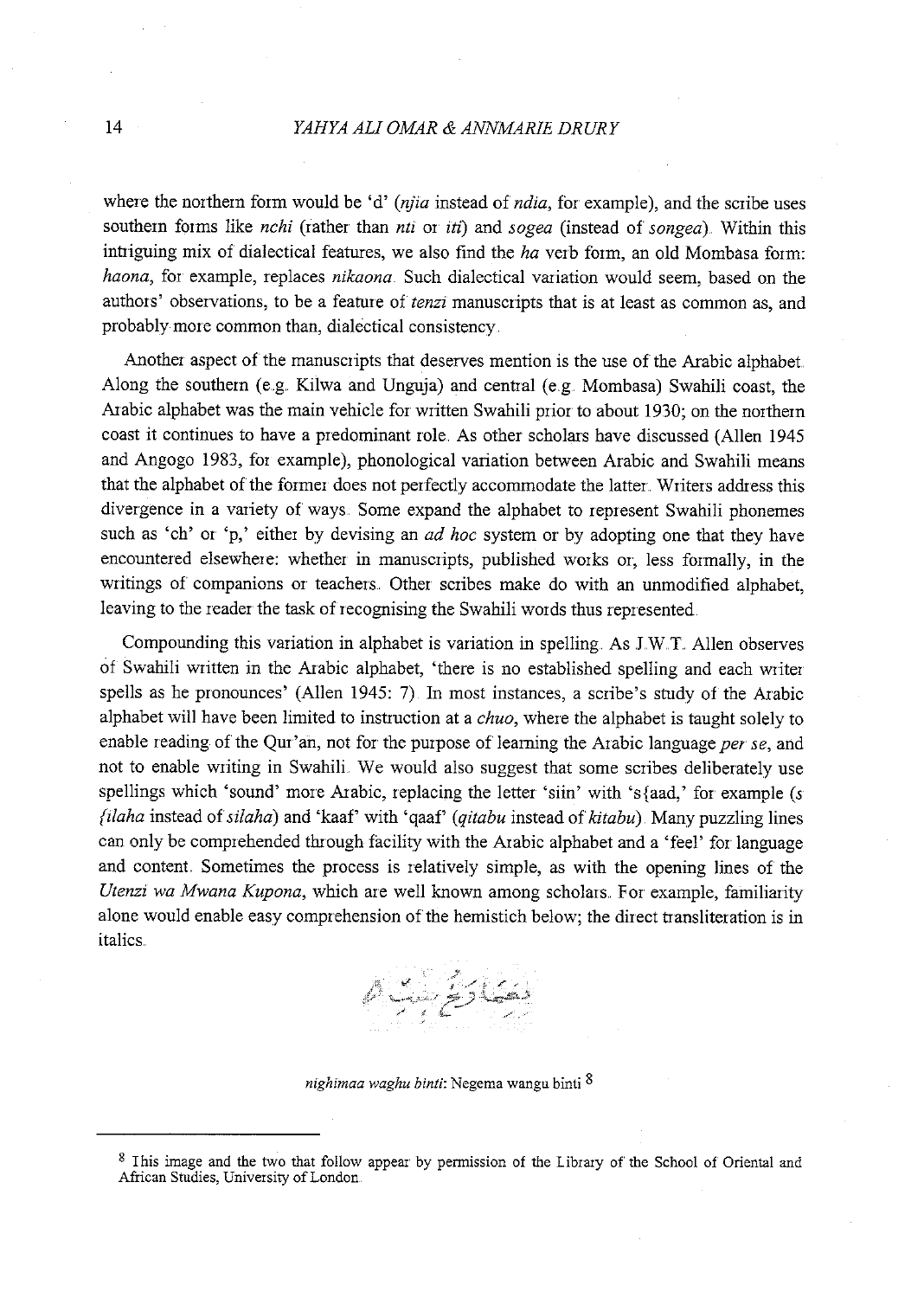With less familiar material, a reader's knowledge of alphabetical and spelling variations becomes more important, as does attention to content. The hemistich below occurs in a poem of religious admonition entitled *Waadhi wa Fuadi.* 



*yiyi kiya mu/a waku:* nyenyekea Mola wako

Sometimes the writing of entire lines or sequences of lines must be 'decoded ' This may necessitate experimenting with various Swahili correspondences for Arabic letters, and with various meanings in a given context A good example of an abstruse line is the one below, also from the *Waadhi wa Fuadi.* 

l l

*mtu hunina akira, asiyabaraki tara:* mtu hunena akenda, asiyapanda kitanda

In an instance like this, literary and cultural knowledge of Swahili have great value, because they assist the reader in supposing what an author would likely be saying at a given stage in a given composition.

Another factor that complicates reading is the frequent use, especially in *tenzi,* of Arabic words and phrases that have not entered Swahili as loans.. Without a good knowledge of Arabic, a reader may fail to understand these words as they appear, whether in Arabic or Roman script; and even a reader with excellent knowledge of Arabic may spend several minutes confounded by the idiosyncratic spelling of a phrase .. In the manuscript of the *Utenzi wa Abdirrahman* mentioned above, for example, we encounter the phrase (in Roman characters) *bitwarifati ayani* Even with substantial knowledge of Arabic, a reader may struggle to recognise this as a Roman rendering of the Arabic *fit twarfat 'ainin*, meaning 'in the blink of an eye ' The challenges a reader faces in terms of alphabet and spelling seem to have infinite variations.

In the ten months of reading and writing about manuscripts that have preceded this article, several recommendations have evolved in the minds of the authors.. Most of these, in accordance with the type of manuscript that has dominated the first portion of the project,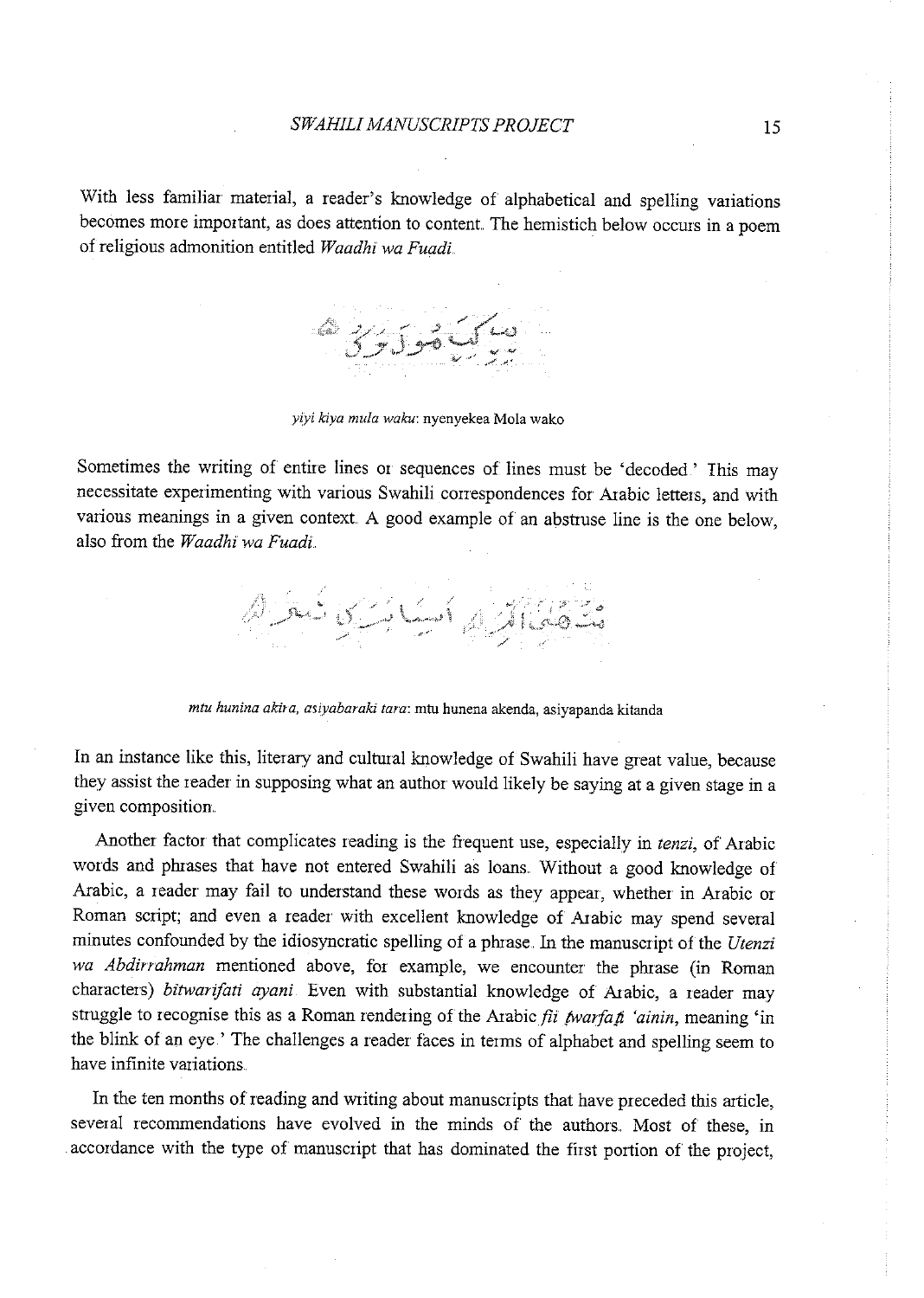concern language in older Swahili poetry, especially *tenzi.* The authors would suggest, for example, that the fascinating dialectical variation evident in many manuscripts would inform study of the transmission of *tenzi.* It is precisely such an aspect of the manuscripts, an aspect that is deeply puzzling to the reader, that provides hints about the dissemination of traditional poetry and the role of individual scribes (and perhaps communities) in reworking and altering poems The authors would also suggest that the development of a small dictionary specific to poetry that predates the twentieth century, especially *tenzi,* would be an immensely valuable tool for scholars. The language of these traditional poems, it should be remembered, presents problems not only to European and North American university scholars but also to university students in East Africa and to many of their instructors. A reference work created now, that utilises the knowledge of contemporary traditional scholars, would encourage (even enable) scholars of the future to devote attention to older traditional poetry. Two other types of reference material would be similarly valuable: one a comparative dialectical vocabulary, or dictionary, specifically refening to the contents of traditional poetry; another a work along the lines of Alien (1945) to advise scholars on the deciphering of Arabic script as it appears in Swahili manuscripts, especially the poetic

These points, taken together, imply the authors' final recommendation It is that much more scholarly attention be devoted to manuscripts, especially poetic manuscripts, in Swahili. Such manuscripts are often hard to read, and they complicate understanding even of canonical poems (such as the *Utenzi wa Mwana Kupona)* that now exist in virtually canonical editions (such as Alien 1971}. All of the scholars who have named Swahili collections in the SOAS archives, for example, have published materials based on those manuscripts, and their publications are well-known and often, in one way or another, viewed as authoritative Yet in many cases, such existing publications are best thought of as representing a single, if wellinformed, scholarly and editorial understanding of certain manuscript material.<sup>9</sup> Study of manuscripts tends to complicate understanding of the writings that those manuscripts contain; but this is a very necessary and good complication. It is one that we hope more researchers will seek out and will also seek, by their own well-informed expertise, to illuminate.

## **Bibliography**

- Abedi, Kaluta Amri 1954 .. *Sheria za Kutunga Mashairi na Diwaniya Amri,* Dar es Salaam, Kampala, Nairobi: Eagle Press
- Al-Amin bin Ali al-Mazrui nd. "Arudhi." Unpublished essay.
- Alien, LWT. 1945.. *Arabic Script for Students of Swahili* Published for the editorial committee, Tanganyika Notes and Records ..

<sup>9</sup> Poems associated with Fumo Liongo as presented by Wemer (1927), Harries (1962) and Knappert (1979), all of whom made use of manuscripts now held by SOAS, illustrate this point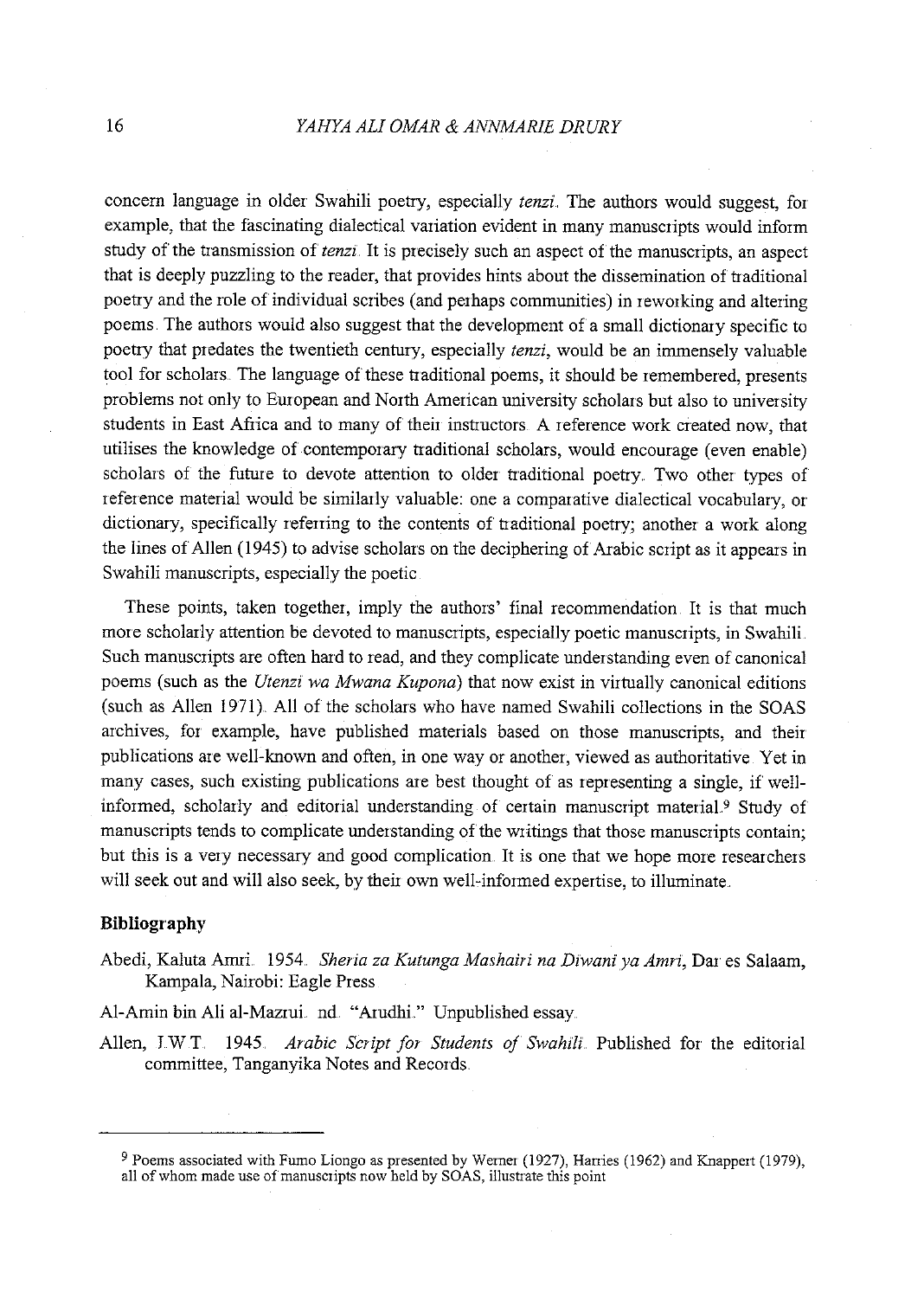- Alien, J.W.I. 1970. *The Swahili and Arabic Manuscripts and Tapes in the Library of the University College, Dar-es-Salaam .. a Catalogue ..* Leiden: E.L Brill, 1970 ..
- Allen, J.W.T. 1971. *Tendi: Six Eamples of a Swahili Classical Verse Form.* London and Nairobi: Heinemann EducationaL
- Angogo, Rachel M. 1983.. "The Arabic Script: a Lacuna in the Study of Early Swahili Literature." *Kiswahili* 50 (2): 59-69.
- Frankl, Peter. 1999. "W.E. Taylor (1856-1927): England's Greatest Swahili Scholar." AAP 60: 161-174
- Gacek, Adam. 1981. Catalogue of the Arabic Manuscripts in the Library of the School of *Oriental and African Studies, University of London.* London: School of Oriental and African Studies, University of London.
- Harries, Lyndon. 1962. *Swahili Poetry.* Oxford: Clarendon Press.
- Hemed Abdallah Said al-Buhry 1961. *Utenzi wa Abdirrahmani na Sufiyani* Trans by Roland Allen, with notes by J.W. *T* Alien. Nairobi: EALB..
- Hichens, William (and Mbarak Ali Hinawy). 1963. "Swahili Prosody." *Swahili* 33 (1): 107-137.
- ICA. 2000. General International Standard Archival Description, ISAD (G), 2nd edition. Ottawa: International Council on Archives.
- Knappert, Jan. 1979 *Four Centuries of Swahili Verse: A Literary History and Anthology.* London: Heinemann.
- Nurse, Derek. 1982. "The Swahili Dialects of Somalia and the Northern Kenya Coast." In *Etudes sur le bantu oriental. Comores, Tanzanie, Somalie et Kenya..* LACITO documents Afrique 9 Paris: SELAF.
- Shariff, Ibrahim Noor. 1988 *Tunga Zetu,* Trenton, New Jersey: Red Sea Press.
- UNESCO 1995 *UNESCO Thesaurus .. A Structured List ofDescriptors for Indexing and Retrieving Literature in the Fields of Education, Science, Social and Human Science, Culture, Communication and Information.* Paris: UNESCO Publishing.
- Werner, Alice. 1927. "A Traditional Poem Attributed to Liongo Fumo." Festschrift Meinhof (editor anonymous), pp. 45-54. Hamburg: L Friederichson.
- Yahya Omar and Kevin Donnelly. 1982 "Structure and Association in Bajuni Fishing Songs .. " *Genres, Forms, Meanings .. Essays in African Oral Literature,* ed. by Veronika Gorog-Karady, pp. 109-122. Oxford: JASO Occasional Papers (No. 1).
- Yahya Ali Omar and Peter Frankl 1994. "Swahili Letters from the Taylor Papers (being a study of SOAS MS 47769 and MS 47782 " South African Journal of African Languages 14, supplement I